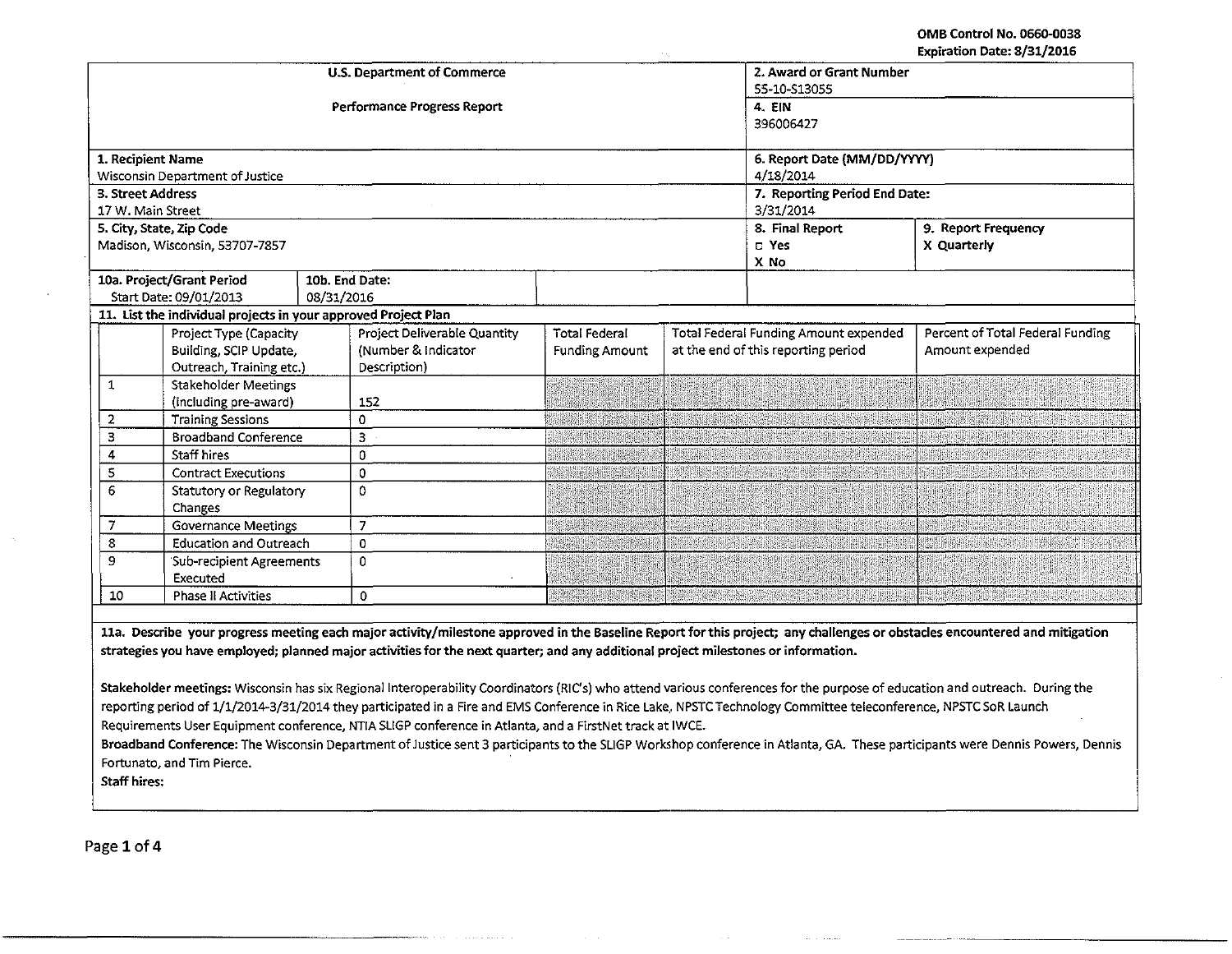Governance Meetings: During this reporting period, seven governance meetings were held throughout the State. They were the NW-Region SCIP Implementation Council Meeting,. Northeast SCIP Implementation Council Meeting. West Central Regional Council Meeting, Public Safety Wireless Broadband Workgroup meeting. East Central Regional SCIP Implementation Council, NW Region Meeting, and the SE Region SCIP meeting.

Other Activates: WI Department of Justice staff participated in several other activities, which included teleconferences, meetings, and phone interviews. Forth is reporting period we had three FirstNet Region V conference calls, a SPOC Webinar Test, a FirstNet 2014 Quarterly Webinar, a WI SCIP Planning call with OEC for the upcoming SCIP Workshop, a teleconference with OEC to discuss phone interviews and survey results for the TA Governance Workshop, and the Wisconsin Quarterly Call with SLIGP staff.

llb. If the project team anticipates requesting any changes to the approved Baseline Report in the next quarter, describe those below. Note that any substantive changes to the Baseline Report must be approved by the Department of Commerce before implementation.

No changes anticipated at this time.

llc. Provide any other information that would be useful to NTIA as it assesses this project's progress.

Wisconsin continues to actively educate itself on the latest developments on NPSBN and FirstNet. We have been meeting with the other Region V states regarding collaboration for initial consultation with FirstNet. DOJ staff also attended the SLIGP Workshop, which not only provided valuable information, it also allowed for networking and conversation with other states. Wisconsin sent a representative to the International Wireless Communications Expo, which had 12 separate FirstNet sessions in addition to two general sessions given by FirstNet staff and directors. Valuable information was brought back from those sessions and is being incorporated into future outreach materials. Finally, Wisconsin has a representative on the NPSTC LTE Console Statement of Requirements working group which is creating a document to be given to FirstNet for consideration. By being involved in this process we are able to relate these conversations back to our stakeholders in Wisconsin to formally identify their needs.

lld. Describe any success stories or best practices you have identified. Please be as specific as possible.

Representatives from Wisconsin have been asked to speak on panel discussions at two significant events. The first being the SLIGP workshop held in Atlanta GA where all the States/Territories East of the Mississippi (and Hawaii) attended. This panel consisted of Maryland, Georgia, Massachusetts, and Wisconsin. Specifically, Wisconsin was asked to share its model of outreach, which includes local government employees and leveraging an existing governance structure. Other questions included Wisconsin's SCIP update process and working with our 12 Federally recognized tribes.

12. Personnel

12a.lf the project is not fully staffed, describe how any lack of staffing may impact the project's time line and when the project will be fully staffed.

During this reporting period, the SWJC position was still vacant, but we do not think this has impacted Wisconsin's timeline for this project. We have opened the job recruitment announcement for the SWIC position in the month of March and will have a new SWIC in place by the middle to late April, 2014.

12b. Staffing Table

----------------~------·

| Job Title                 | FTE %  | <b>Project(s) Assigned</b>                                                                                                                            | Change |
|---------------------------|--------|-------------------------------------------------------------------------------------------------------------------------------------------------------|--------|
| Assistant Program Manager | .50    | Provides administrative support relating to grant management, governance meetings,<br>outreach activities, and fulfill program reporting requirements |        |
| Program Supervisor        | سوال و | Overall program oversight<br>.                                                                                                                        |        |

Page 2 of 4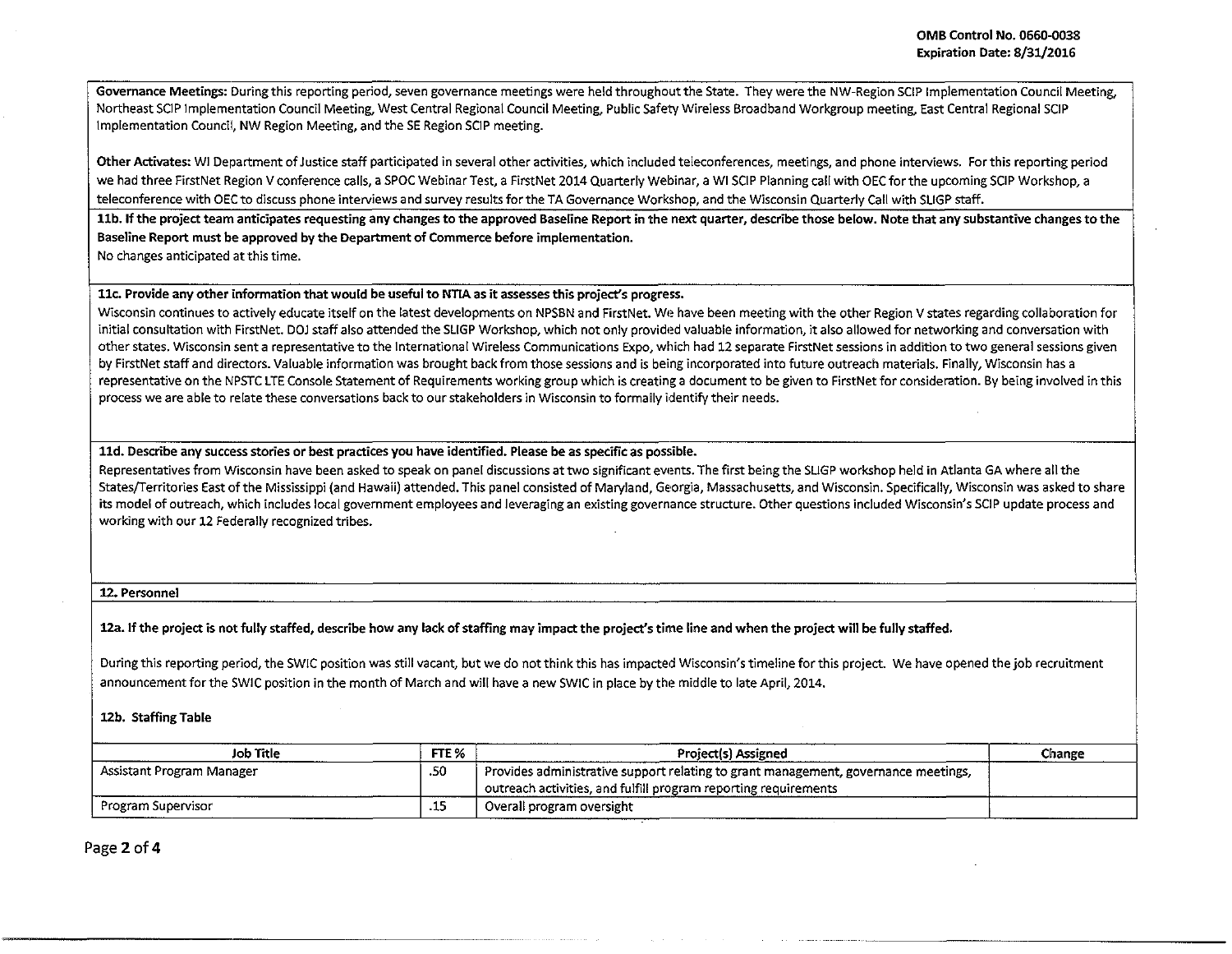| Grants Specialist 1        |                                                                                                                                                                                                                                                                                                                                                                                                                         |                          |                   | Provides financial balances, completes Financial Status Report (FSR) |               |             |                                                           |                                                 |                        |
|----------------------------|-------------------------------------------------------------------------------------------------------------------------------------------------------------------------------------------------------------------------------------------------------------------------------------------------------------------------------------------------------------------------------------------------------------------------|--------------------------|-------------------|----------------------------------------------------------------------|---------------|-------------|-----------------------------------------------------------|-------------------------------------------------|------------------------|
| <b>Grants Specialist 2</b> |                                                                                                                                                                                                                                                                                                                                                                                                                         |                          |                   | Completes travel reimbursement and pays general costs                |               |             |                                                           |                                                 |                        |
| Financial Officer<br>.05   |                                                                                                                                                                                                                                                                                                                                                                                                                         |                          |                   | Provides financial oversight for the federal award                   |               |             |                                                           |                                                 |                        |
| LTE.<br>.25                |                                                                                                                                                                                                                                                                                                                                                                                                                         |                          |                   |                                                                      |               |             | Provides program support for day to day work and meetings |                                                 |                        |
|                            |                                                                                                                                                                                                                                                                                                                                                                                                                         |                          |                   | Add Row                                                              |               | Remove Row  |                                                           |                                                 |                        |
|                            | 13. Subcontracts (Vendors and/or Subrecipients)<br>The State of Wisconsin has 6 sub-grants reflected within the "Other" category in our budget. Our sub-grants are with the following entities:<br>Dane County \$414,584, North Central WI Regional Planning Commission \$86,985, Calumet County \$172,585, Douglas County \$86,985, West Central WI Regional Planning \$86,985,<br>and the City of Milwaukee \$172,585 |                          |                   |                                                                      |               |             |                                                           |                                                 |                        |
|                            |                                                                                                                                                                                                                                                                                                                                                                                                                         |                          |                   |                                                                      |               |             |                                                           |                                                 |                        |
| Name                       | 13a. Subcontracts Table - include all subcontractors. The totals from this table must equal the "Subcontracts Total" in Question 14f.<br>Subcontract Purpose                                                                                                                                                                                                                                                            | Type<br>(Vendor/Subrec.) | RFP/RFQ<br>Issued | Contract<br>Executed                                                 | Start<br>Date | End<br>Date | <b>Total Federal</b><br><b>Funds Allocated</b>            | <b>Total Matching</b><br><b>Funds Allocated</b> | Project and % Assigned |
| Unknown at<br>this time    | Develop training<br>videos and brochures<br>related to broadband<br>for outreach, host 3<br>webinars and 4 two-                                                                                                                                                                                                                                                                                                         | Vendor                   | (Y/N)<br>N        | (Y/N)<br>N                                                           | <b>TBD</b>    | TBD         | \$500,000                                                 | $\overline{\text{SO}}$                          | N/A                    |
| Unknown at<br>this time    | day regional trainings<br>Facilitator for Public<br>Safety Wireless<br>Broadband<br>Workgroup (PSWBW)                                                                                                                                                                                                                                                                                                                   | Unknown at this<br>time  | N                 | N                                                                    | <b>TBD</b>    | <b>TBD</b>  | \$4,800                                                   | \$0\$                                           | N/A                    |

13b. Describe any challenges encountered with vendors and/or subrecipients.

Our subrecipients have been excelling at their work, however, with a lack of information from FirstNet it is difficult to get a good grasp on what this entire process should look like.

مروا المتواصل سأناطب

Page 3 of 4